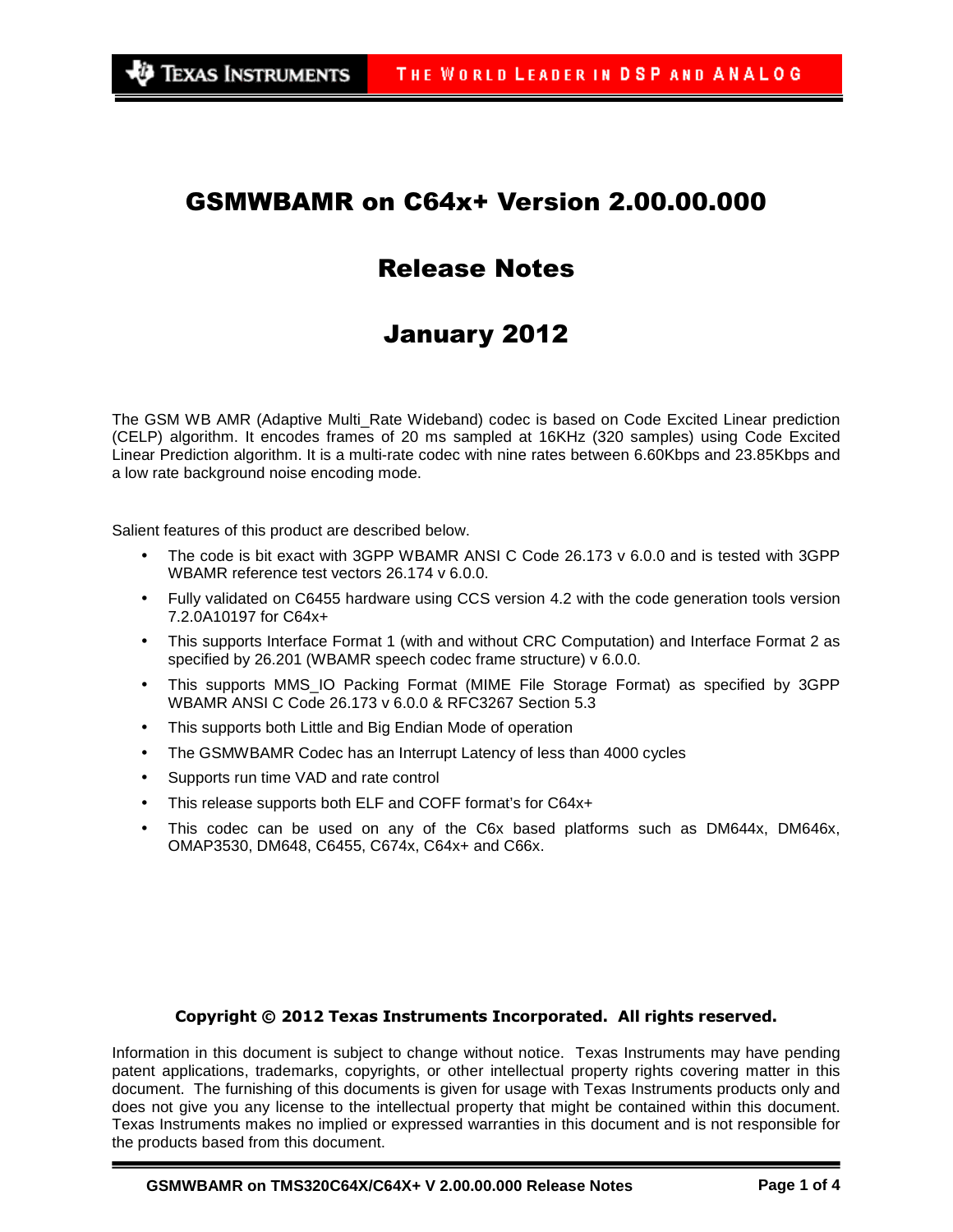#### TABLE OF CONTENTS

| $2^{\circ}$ |  |
|-------------|--|
| $3^{\circ}$ |  |
|             |  |
| 5           |  |
| 6           |  |
|             |  |

 $\equiv$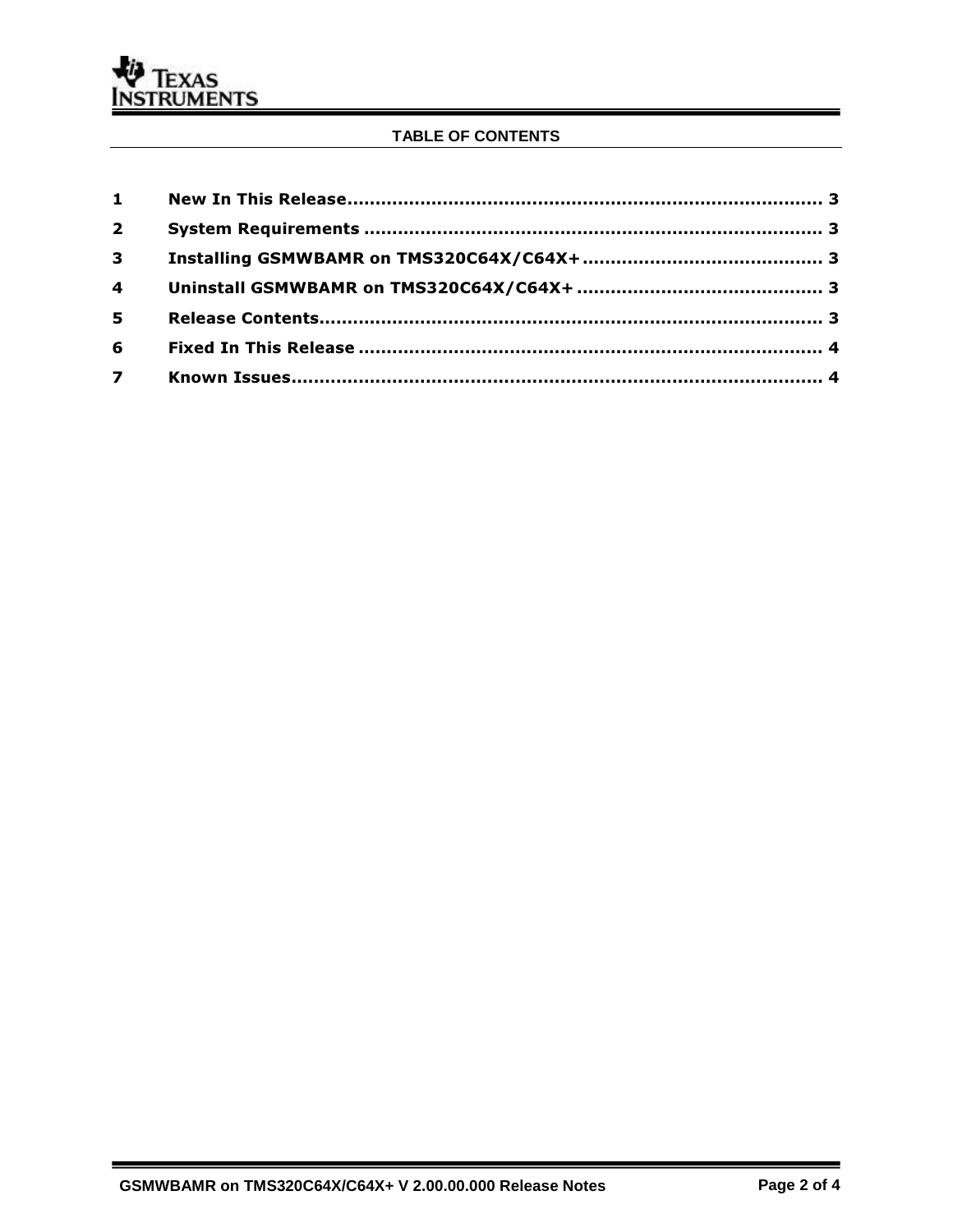

#### 1 New In This Release

 Added ELF support and validated with code generation tools 7.2.0A10197 for  $C64x+$ 

#### 2 System Requirements

Refer to section 1.1.2 of GSMWBAMR\_XDAIS\_UserManual\_C64x.doc

#### 3 Installing GSMWBAMR on TMS320C64X/C64X+

Refer to chapter 2 of GSMWBAMR\_XDAIS\_UserManual\_C64x.doc

#### 4 Uninstall GSMWBAMR on TMS320C64X/C64X+

Refer to chapter 2 of GSMWBAMR\_XDAIS\_UserManual\_C64x.doc

#### 5 Release Contents

Library, User's Guide, Datasheet, Release Notes